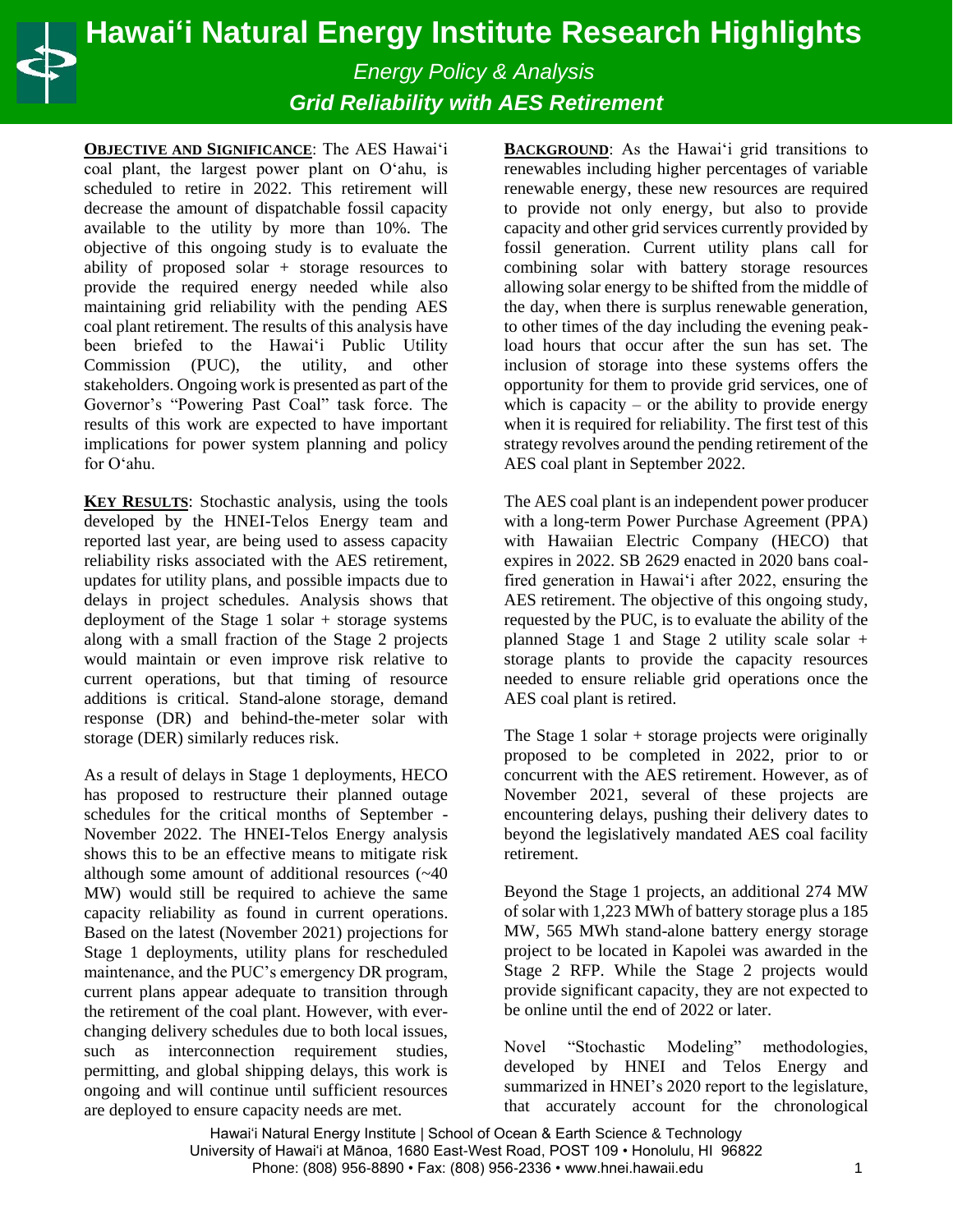operations of storage, solar variability, and generator outages are being utilized to determine if the proposed solar + storage systems can maintain reliability when AES is retired. These models are being used to identify key timelines as well as to assess the viability of other mitigating measures such as DER and the proposed rescheduling of HECO generator maintenance.

**PROJECT STATUS/RESULTS**: The stochastic methodology previously described is being used to evaluate the reliability the Oʻahu grid, following the AES coal plant retirement assuming different buildouts of utility-scale solar + storage resources. Each case is analyzed across 1,008 random draws (replications) of chronological dispatch, representing 21 years of solar data and 48 unique outage profiles for each year of solar data. The output of each analysis includes the number (probability), the magnitude, and the duration of capacity shortfall events that might occur when there are not enough available resources to serve load. This methodology was repeated across eight cases, one of which represents the current system (Base Case), one with AES retired without any replacement capacity, and the six additional cases with AES retirements and incremental additions of solar + storage resources up one representing the full buildout of recently awarded Stage 1 and Stage 2 projects (426 MWac of solar with 1,833 MWh of battery storage).

This analysis was conducted with and without the proposed adjusted maintenance schedules to understand the reliability benefits of HECO's proposal to limit planned generator maintenance during the peak reliability risk window from September 2022 through the end of the year.

The matrices in Figure 1 below summarize the number of hours of unserved energy for two representative cases, the Base Case, and a case assuming the AES retirement and full build out of the Stage 1 projects. For each case, the numbers shown in the matrix represent the hours of unserved energy from a subset of the 1008 random draws of solar and unit outages are shown. As the matrices indicate, many draws do not have any capacity shortfall events. On average, the number of hours with outages increases by 82% when AES is retired and only replaced with Stage 1 resources.

For each case, the outage rates of all 1008 random draws are summarized into a single metric, the average loss of load expectation (LOLE) value. Additional metrics such as loss of load hours (LOLH), which summarizes the average number of hours per year; and expected unserved energy (EUE), which provides an average amount of unserved energy (MWh) per year are also obtained in this analysis. Figure 2 on the following page shows the average LOLE for each of the eight cases. LOLE (yaxis) is plotted against increasing solar + storage



**Base Case** 

AES Retired + Stage 1

Figure 1. Example of Loss of Load Hours by Solar Years and Outage Draw.

Hawai'i Natural Energy Institute | School of Ocean & Earth Science & Technology University of Hawaiʻi at Mānoa, 1680 East-West Road, POST 109 • Honolulu, HI 96822 Phone: (808) 956-8890 • Fax: (808) 956-2336 • www.hnei.hawaii.edu 2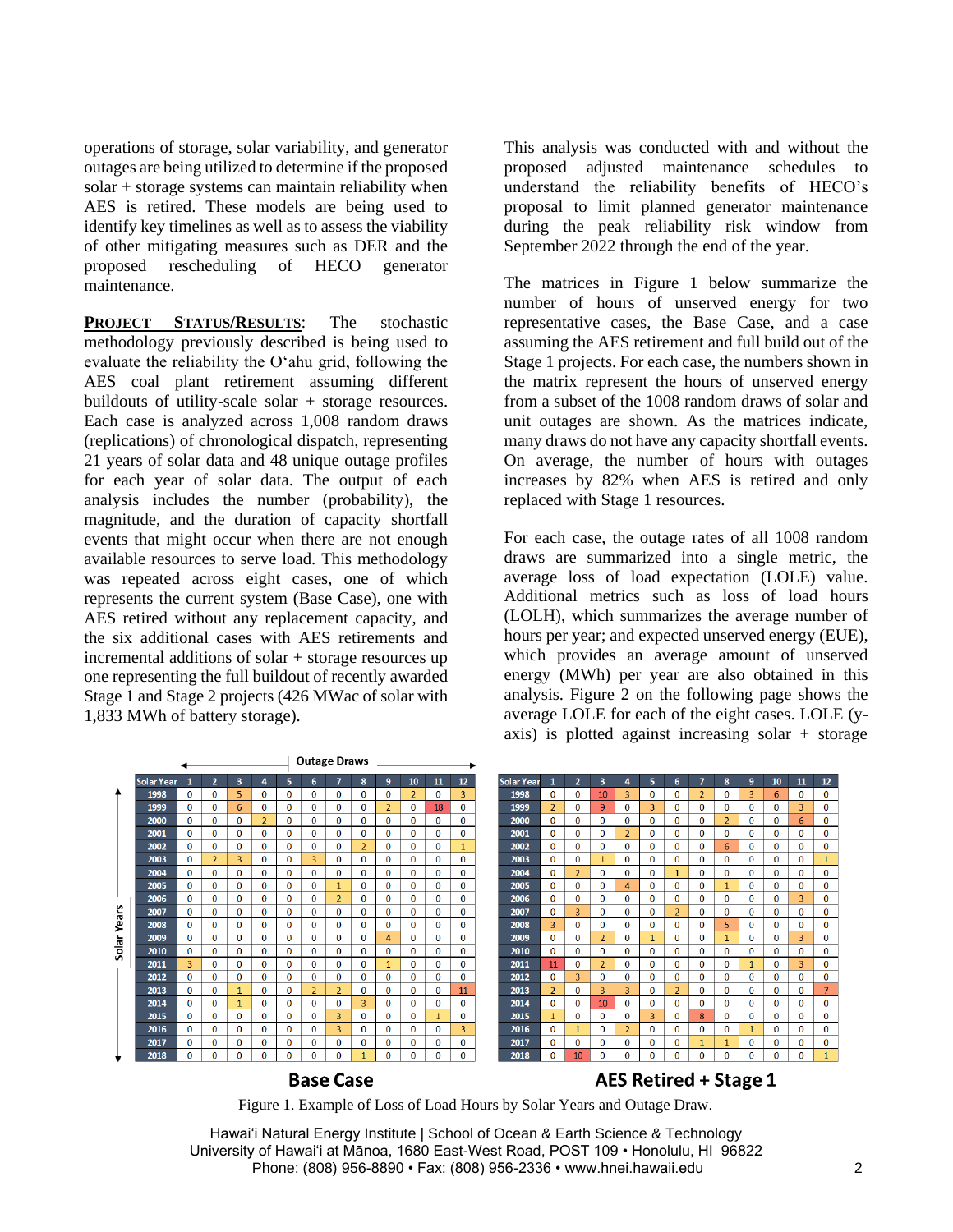adoption (x-axis). Low values represent lower risk of capacity shortfall. The dashed red line at the bottom of the chart represents the Reference Point, the calculated LOLE of the current system before the AES retirement and without additional solar + storage. The black line represents system reliability after the AES retirement with increasing amounts of solar + storage, including deferred maintenance, and the dashed line shows what the reliability level would be without deferred maintenance.



Figure 2. Loss of Load Expectation with Increasing PV+BESS.

While the figure clearly shows the unacceptable reliability with the AES retirement without additional solar + storage, much of that loss of reliability occurs in early months following the AES retirement and is recovered with the installation of just the Stage 1 solar + storage. This highlights the importance of project timing. The annual assessment shown in Figure 2 does not address the specific month-by-month timing of capacity additions and potential delays.

To further analyze the timing risk of replacement resources, the annual results shown in Figure 2 were evaluated on a monthly basis. HNEI developed a monthly screening tool to assess system reliability that could be adjusted with changes to commercial online dates and project delays. An example of this analysis is provided in Figure 3, but given the dynamic nature of project commissioning and delays, this analysis is routinely updated. The results show elevated risk throughout September and diminishing to zero as long as the standalone Kapolei storage project, or other solar + storage projects come online as planned.

The monthly assessment also showed that while  $~140$ MW of additions and deferred maintenance would bring the system back to current reliability levels, an additional 60 MW would be required by the next summer to bring the *annual* reliability for the September 2022 - August 2023 period back to the reference point if maintenance schedules return to normal.



Hawai'i Natural Energy Institute | School of Ocean & Earth Science & Technology University of Hawaiʻi at Mānoa, 1680 East-West Road, POST 109 • Honolulu, HI 96822 Phone: (808) 956-8890 • Fax: (808) 956-2336 • www.hnei.hawaii.edu 3